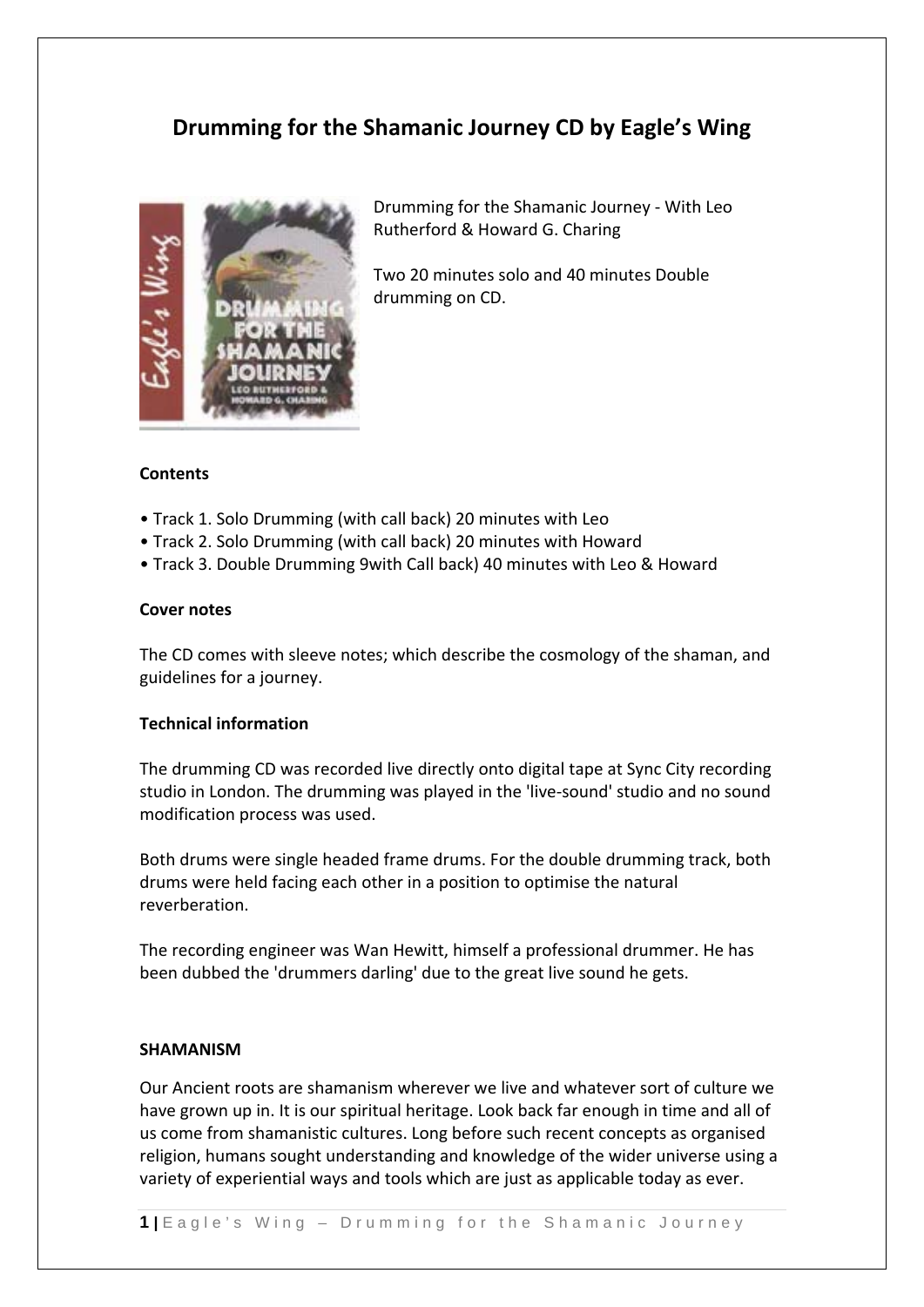These practices are still in use in a surprisingly large number of places in the world and many shamans of indigenous cultures are now teaching Westerners.

Shamanism is the oldest spiritual path on planet earth of maintaining, healing and harmony in society and the individual and keeping our connection with mother earth and all creation. Our outer world may be different, but our human inner landscape has the same components as always. Our outer health and wholeness is an expression of our inner health and holiness. We are here to bring spirit into matter and matter to spirit.

The shamanic journey, the trance‐dance, the vision quest, the purifying ceremony of the sweatlodge, these are ancient but eternally relevant ways to contact the timeless reality that exists parallel to and just out of sight of the world we so mistakenly call the 'real world'. It is here in the everyday that we experience the reflections of who we are, of our actions, our deepest beliefs, our 'dreams', but it is in the non‐manifest world of the spirit that the hidden causal interactions take place. Hidden, that is, until we begin to open the doors and 'see' with an expanded vision.

The revival in the West of shamanism since the 1960s embodies an approach of reflecting the ways and understanding of the ancient and indigenous cultures. This movement towards self‐development and spiritual awareness, and potentially a more community oriented way of living, represents a step forward for these cultures which have been the most predatory towards others and towards the earth in the recent past centuries.

Shamanism 'good medicine', is like tapping into a vast fund of ancient timeless knowledge which can be practiced anywhere under any conditions. It is about helping us humans to heal the effects of past traumas, to live in an inner state of balance and harmony while dealing with the challenges and vicissitudes of life, to develop the best in ourselves no matter what comes our way, and it is about the quality of how we relate to each other and to the earth. All this is as important now as it ever has been or will be.

Our outer world may be different, but our human inner landscape has the same components as always. Our outer health and wholeness is an expression of our inner health and holiness. We are here to bring spirit into matter and matter to spirit.

#### **Cosmology of the shaman**

Shamans divide non‐ordinary reality into three other regions, the upper, lower and the middle worlds. Each has its own characteristics and whilst each individual traveller experiences initially their own version, once one becomes a proficient journeyer, it is amazing just how connected we all are at these levels.

**The Lower world** is the place of instinctual knowing where our animal‐like powers reside and where we can find practical earthly help and guidance.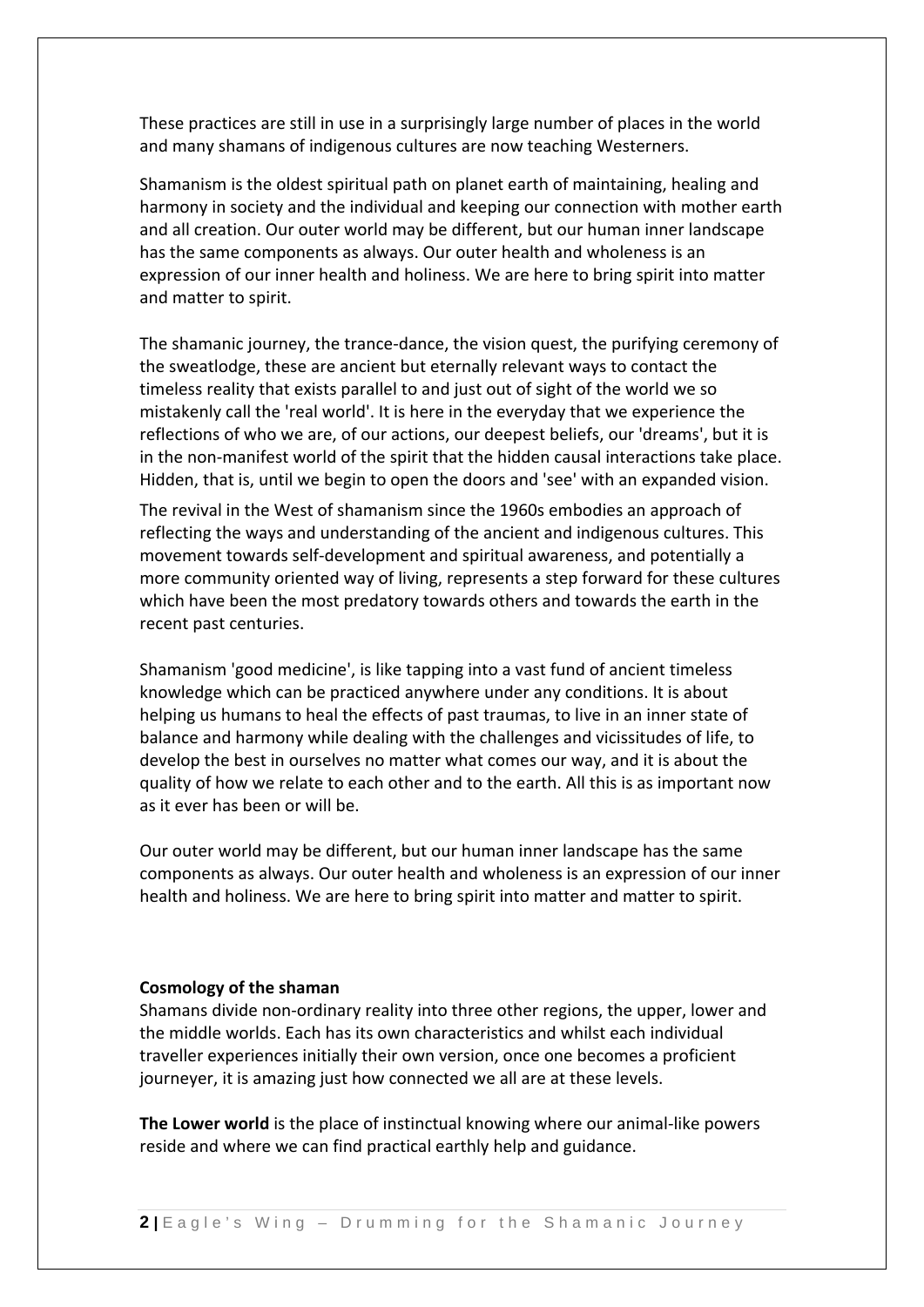**The Upper world** is the word of spirit teachers, cosmic beings, great wise elders, ancestors who appear usually in human form. Their help and guidance is often perceived to be more general and philosophical.

**The Middle world** is both the everyday physical world that we live in, the world of ordinary reality, the tonal, and also a parallel non‐ordinary version of our world.

It is a CD specifically made for shamanic journeying, and to do this, the drums have to be as monotonous as possible and maintain a consistent beat between 205 to 210 beats per minute. At this specific beat, the brain is stimulated to synthesise natural beta‐endorphins which facilitate a person to move into what is known as the 'second attention', an altered state of awareness, or shamanic state of consciousness. This state of awareness facilitates the shamanic journey.

## **A Shamanic Journey to the Lower world.**

To begin, find a place that you feel comfortable and will not be disturbed for about 30 minutes. When you are ready, lie down comfortably, and darken the room, or at least cover your eyes. It is easier to journey in non‐ordinary reality in the dark. Remove tight clothing, take off your shoes and allow your breathing to move to a gentle rhythm. Relax for a few minutes, focusing on being centred, and grounded.

When you are ready visualise or imagine, a place which reminds you of the Earth, a place which you know of. This place should be a real place, perhaps somewhere you have visited, or seen in a film or photograph, and it can be anywhere, a hill, mountain, grasslands, forest, by the ocean. At this place allow yourself to perceive an entrance or opening into the Lower world. This entrance can be a hollow tree, an animal burrow, a cave entrance, a man‐made opening e.g.; a trapdoor, it can any entrance into the ground or water. You will find that the right entrance will feel comfortable to you, take a minute or so to study it in detail.

Now when you are ready, enter into the opening. The beginning of the tunnel may appear dark, it may angle down in a slight incline, or it may incline steeply. The tunnel may appear to be ribbed, and often it bends, sometimes it may become spiral‐like, but it will always lead downwards.

Continue down the tunnel until you come out of doors into a landscape. If you come into a cavern, you will need to move outside and into the landscape, there will be an exit for example a door or an opening which will enable you to do this, it should be easy to get sight of it.

Now in the landscape, just look around. It may be daytime, night‐time, forest, woodland, or near water. Extend your senses, listen, can you hear anything, the sound of birdsong, the sound that the wind makes as it blows through the tree tops, perhaps the sound of running , flowing water. Feel the ground underneath your feet, feel the ground pushing up against the soles of your feet. Sense the wind, the